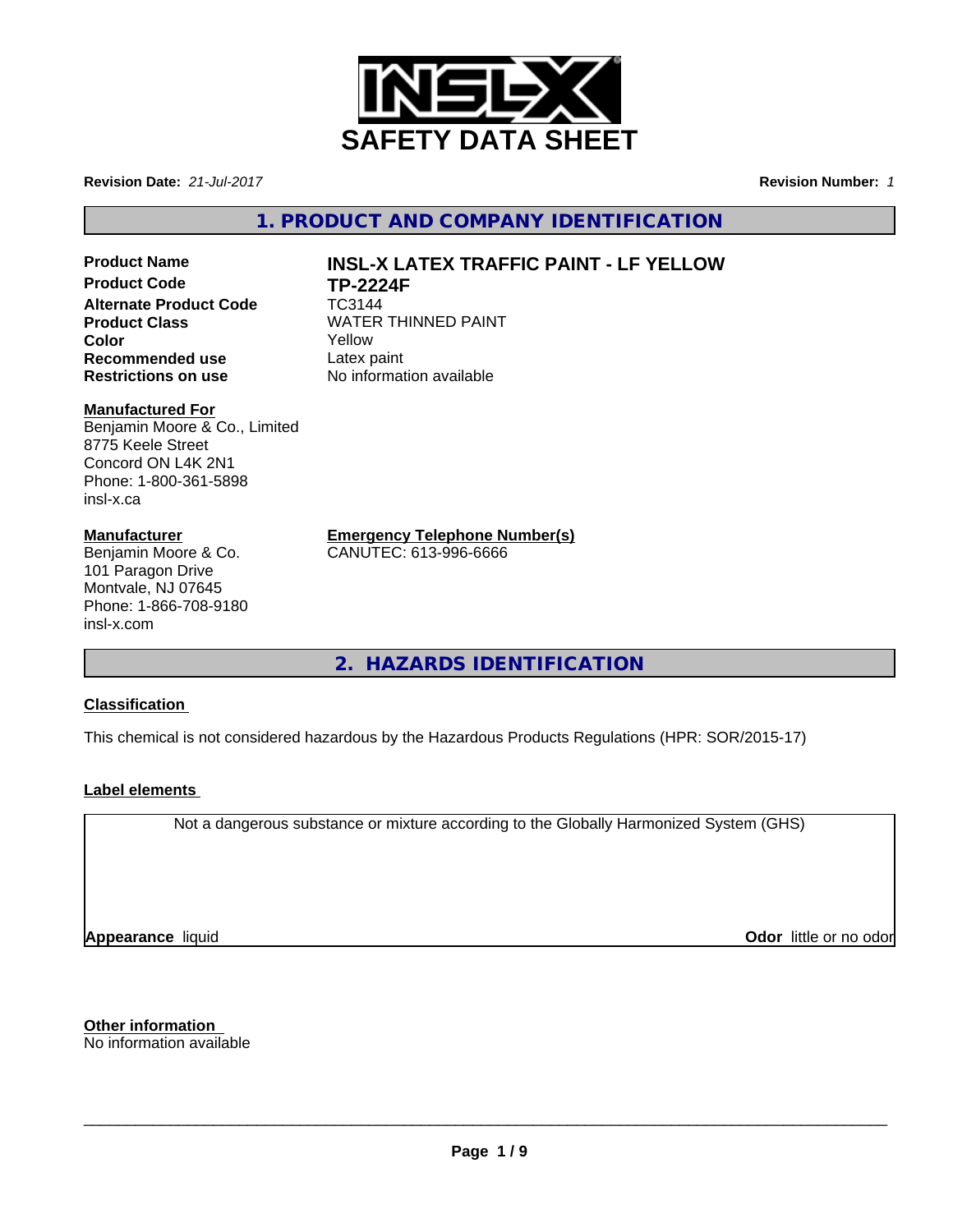# **3. COMPOSITION INFORMATION ON COMPONENTS**

| <b>Chemical Name</b>            | <b>CAS-No</b> | Weight % (max) |
|---------------------------------|---------------|----------------|
| Limestone                       | 1317-65-3     | 30 - 60%       |
| Titanium dioxide                | 13463-67-7    | $-5%$          |
| Propylene glycol                | 57-55-6       | - 5%           |
| Sodium C14-C16 olefin sulfonate | 68439-57-6    | $0.1 - 0.25\%$ |

|                                                 | 4. FIRST AID MEASURES                                                                                      |
|-------------------------------------------------|------------------------------------------------------------------------------------------------------------|
|                                                 |                                                                                                            |
| <b>General Advice</b>                           | No hazards which require special first aid measures.                                                       |
| <b>Eye Contact</b>                              | Rinse thoroughly with plenty of water for at least 15<br>minutes and consult a physician.                  |
| <b>Skin Contact</b>                             | Wash off immediately with soap and plenty of water while<br>removing all contaminated clothes and shoes.   |
| <b>Inhalation</b>                               | Move to fresh air. If symptoms persist, call a physician.                                                  |
| Ingestion                                       | Clean mouth with water and afterwards drink plenty of<br>water. Consult a physician if necessary.          |
| <b>Most Important Symptoms/Effects</b>          | None known.                                                                                                |
| <b>Notes To Physician</b>                       | Treat symptomatically.                                                                                     |
|                                                 | 5. FIRE-FIGHTING MEASURES                                                                                  |
| <b>Suitable Extinguishing Media</b>             | Use extinguishing measures that are appropriate to local<br>circumstances and the surrounding environment. |
| <b>Protective Equipment And Precautions For</b> | As in any fire, wear self-contained breathing apparatus                                                    |

**Firefighters**

**Sensitivity To Mechanical Impact** No

**Sensitivity To Static Discharge** No

**Flash Point Data Flash Point (°F)** Not applicable **Flash Point (°C)** Not applicable **Flash Point Method** Not applicable Not applicable

**Flammability Limits In Air**

pressure-demand, MSHA/NIOSH (approved or equivalent) and full protective gear.

**Specific Hazards Arising From The Chemical Closed containers may rupture if exposed to fire or** extreme heat.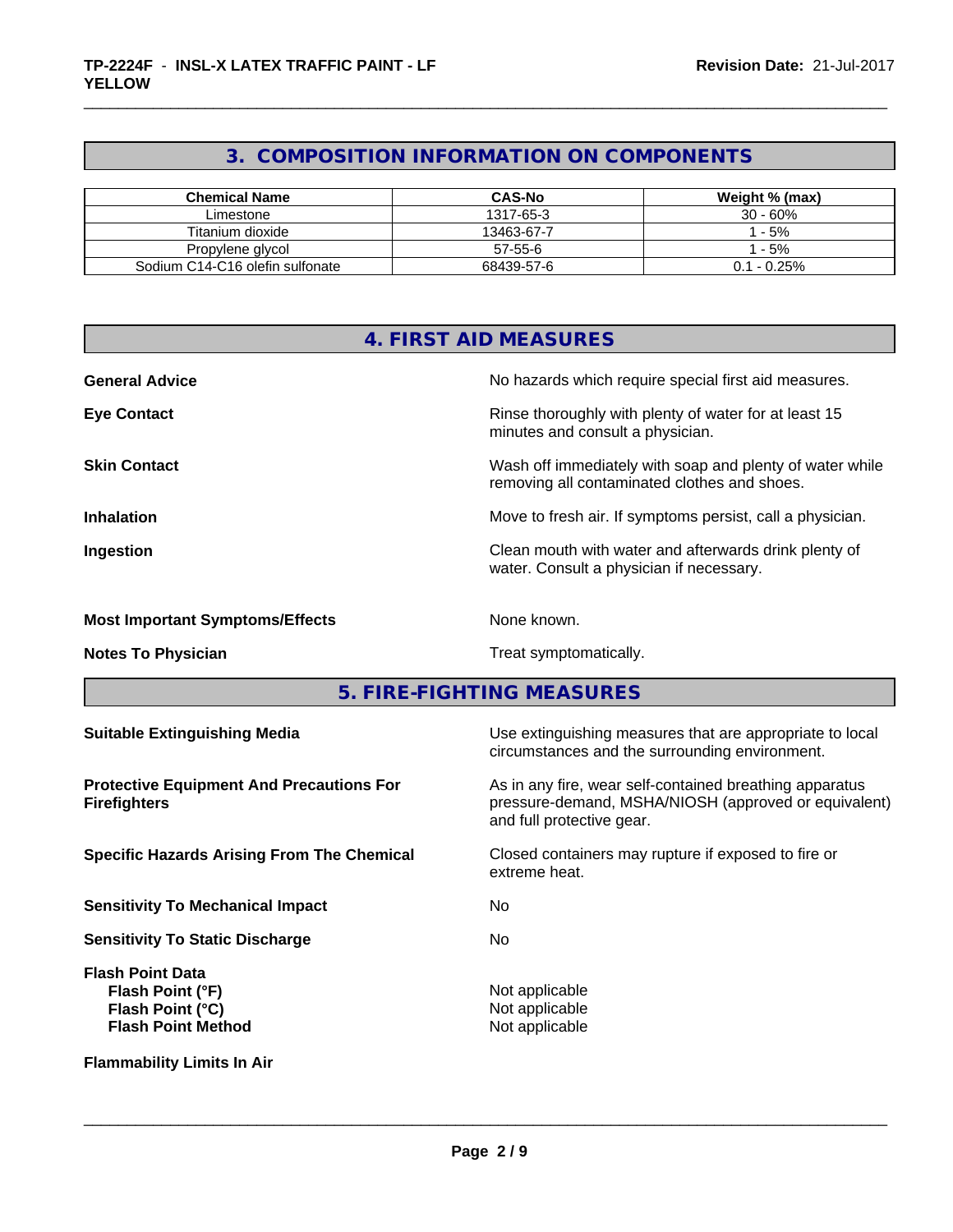### **Lower Explosion Limit**<br> **Upper Explosion Limit**<br> **Upper Explosion Limit Upper Explosion Limit**

**NFPA Health:** 1 **Flammability:** 0 **Instability:** 0 **Special:** -

# **NFPA Legend**

- 0 Not Hazardous
- 1 Slightly
- 2 Moderate
- 3 High
- 4 Severe

*The ratings assigned are only suggested ratings, the contractor/employer has ultimate responsibilities for NFPA ratings where this system is used.*

*Additional information regarding the NFPA rating system is available from the National Fire Protection Agency (NFPA) at www.nfpa.org.*

# **6. ACCIDENTAL RELEASE MEASURES**

**Personal Precautions Precautions** Avoid contact with skin, eyes and clothing. Ensure adequate ventilation.

**Other Information Discription Prevent further leakage or spillage if safe to do so.** 

**Environmental Precautions** See Section 12 for additional Ecological Information.

**Methods For Clean-Up Example 20 All 20 All 20 All 20 Soak** up with inert absorbent material. Sweep up and shovel into suitable containers for disposal.

vapors, spray mists or sanding dust. In case of insufficient

ventilation, wear suitable respiratory equipment.

# **7. HANDLING AND STORAGE**

**Handling Handling Avoid contact with skin, eyes and clothing. Avoid breathing** 

**Storage Keep container tightly closed. Keep out of the reach of Keep** container tightly closed. Keep out of the reach of

**Incompatible Materials** Noinformation available

 $\overline{\phantom{a}}$  ,  $\overline{\phantom{a}}$  ,  $\overline{\phantom{a}}$  ,  $\overline{\phantom{a}}$  ,  $\overline{\phantom{a}}$  ,  $\overline{\phantom{a}}$  ,  $\overline{\phantom{a}}$  ,  $\overline{\phantom{a}}$  ,  $\overline{\phantom{a}}$  ,  $\overline{\phantom{a}}$  ,  $\overline{\phantom{a}}$  ,  $\overline{\phantom{a}}$  ,  $\overline{\phantom{a}}$  ,  $\overline{\phantom{a}}$  ,  $\overline{\phantom{a}}$  ,  $\overline{\phantom{a}}$ 

**8. EXPOSURE CONTROLS/PERSONAL PROTECTION**

children.

# **Exposure Limits**

*No exposure limits have been established for this product.*

| <b>Chemical Name</b> | <b>ACGIH</b>      | <b>Alberta</b>    | <b>British Columbia</b>    | <b>Ontario</b>     | <b>Quebec</b>       |
|----------------------|-------------------|-------------------|----------------------------|--------------------|---------------------|
| Limestone            | N/E               | 10 mg/m $3$ - TWA | 10 mg/m $3$ - TWA          | N/E                | 10 mg/m $3$ - TWAEV |
|                      |                   |                   | $3 \text{ mg/m}^3$ - TWA   |                    |                     |
|                      |                   |                   | $20 \text{ mg/m}^3$ - STEL |                    |                     |
| Titanium dioxide     | 10 mg/m $3$ - TWA | 10 mg/m $3$ - TWA | 10 mg/m <sup>3</sup> - TWA | 10 mg/m $3$ - TWA  | 10 mg/m $3$ - TWAEV |
|                      |                   |                   | $3 \text{ mg/m}^3$ - TWA   |                    |                     |
| Propylene glycol     | N/E               | N/E               | N/E                        | 10 mg/m $3$ - TWA  | N/E                 |
|                      |                   |                   |                            | 50 ppm - TWA       |                     |
|                      |                   |                   |                            | 155 mg/m $3$ - TWA |                     |

**Legend**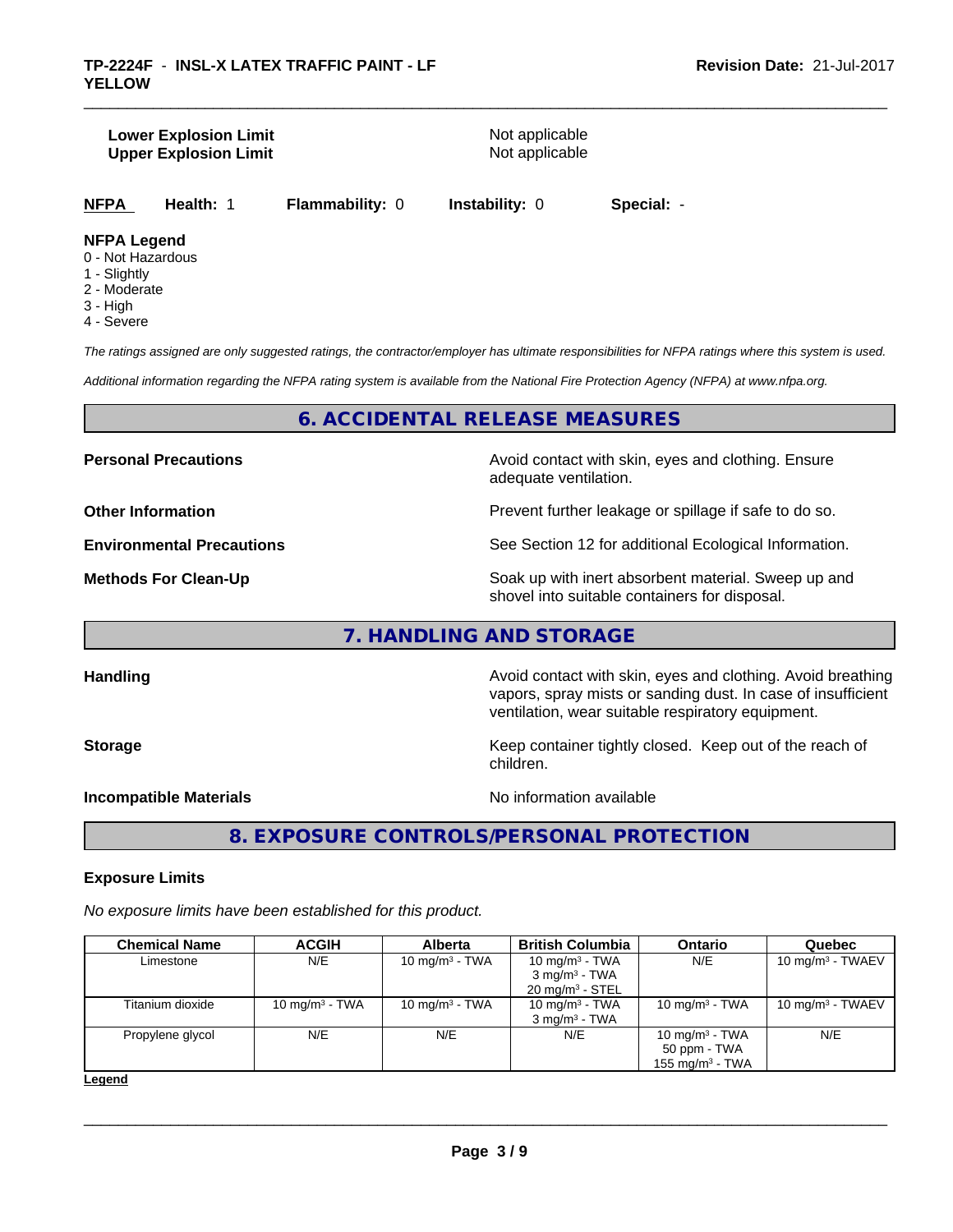# \_\_\_\_\_\_\_\_\_\_\_\_\_\_\_\_\_\_\_\_\_\_\_\_\_\_\_\_\_\_\_\_\_\_\_\_\_\_\_\_\_\_\_\_\_\_\_\_\_\_\_\_\_\_\_\_\_\_\_\_\_\_\_\_\_\_\_\_\_\_\_\_\_\_\_\_\_\_\_\_\_\_\_\_\_\_\_\_\_\_\_\_\_ **TP-2224F** - **INSL-X LATEX TRAFFIC PAINT - LF YELLOW**

ACGIH - American Conference of Governmental Industrial Hygienists Alberta - Alberta Occupational Exposure Limits British Columbia - British Columbia Occupational Exposure Limits Ontario - Ontario Occupational Exposure Limits Quebec - Quebec Occupational Exposure Limits N/E - Not established

**Personal Protective Equipment**

**Engineering Measures Engineering Measures Engineering Measures Ensure adequate ventilation, especially in confined areas.** 

**Eye/Face Protection Safety glasses with side-shields. Skin Protection Protection Protective gloves and impervious clothing. Respiratory Protection In case of insufficient ventilation wear suitable respiratory** equipment.

**Hygiene Measures Avoid contact with skin, eyes and clothing. Remove and Avoid contact with skin, eyes and clothing. Remove and Avoid contact with skin, eyes and clothing. Remove and** wash contaminated clothing before re-use. Wash thoroughly after handling.

# **9. PHYSICAL AND CHEMICAL PROPERTIES**

**Appearance** liquid **Odor** little or no odor **Odor Threshold** No information available **Density (Ibs/gal)** 11.7 - 12.1<br> **Specific Gravity** 1.40 - 1.45 **Specific Gravity pH pH**  $\blacksquare$ **Viscosity (cps)** No information available **Solubility No information available No information available Water Solubility No information available No information available Evaporation Rate No information available No information available Vapor Pressure** No information available No information available **Vapor Density No information available** No information available **Wt. % Solids** 50 - 60 **Vol. % Solids** 30 - 40 **Wt. % Volatiles** 40 - 50 **Vol. % Volatiles** 60 - 70 **VOC Regulatory Limit (g/L)** < 100 **Boiling Point (°F)** 212.0 **Boiling Point (°C)** 100.0 **Freezing Point (°F)** And The Monometer of the Monometer And Noinformation available **Freezing Point (°C)** The Company of the Monometer of Noinformation available **Flash Point (°F)** Not applicable **Flash Point (°C)** Not applicable **Flash Point Method**<br> **Flammability (solid, gas)** Not applicable Not applicable **Flammability** (solid, gas) **Upper Explosion Limit**<br> **Lower Explosion Limit**<br> **Lower Explosion Limit Lower Explosion Limit**<br> **Autoignition Temperature (°F)**<br> **Autoignition Temperature (°F)**<br> **Notation available Autoignition Temperature (°F) Autoignition Temperature (°C)** No information available **Decomposition Temperature (°F)** No information available **Decomposition Temperature (°C)** No information available **Partition Coefficient (n-octanol/water)** No information available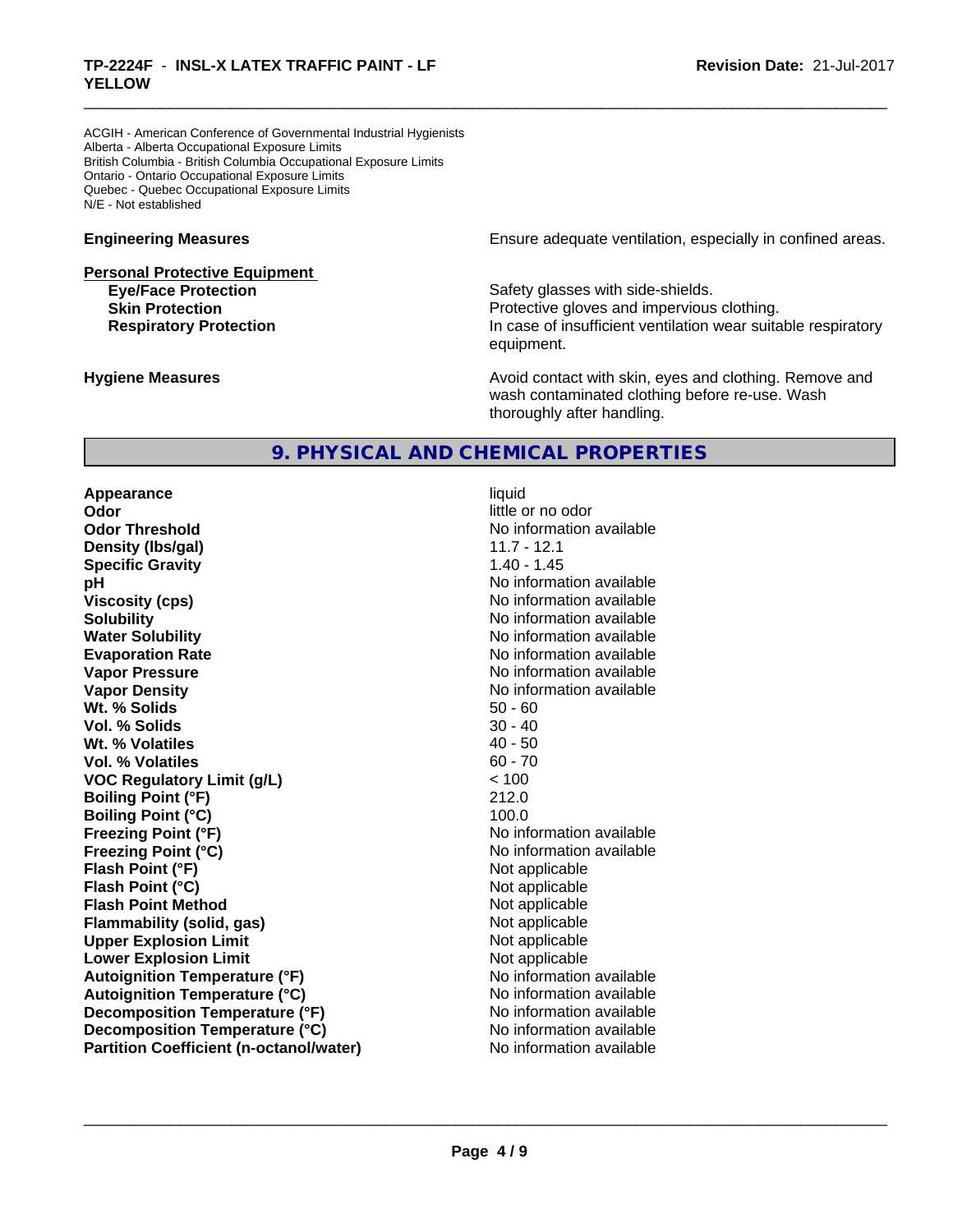# **10. STABILITY AND REACTIVITY**

| <b>Reactivity</b>                         | Not Applicable                           |
|-------------------------------------------|------------------------------------------|
| <b>Chemical Stability</b>                 | Stable under normal conditions.          |
| <b>Conditions To Avoid</b>                | Prevent from freezing.                   |
| <b>Incompatible Materials</b>             | No materials to be especially mentioned. |
| <b>Hazardous Decomposition Products</b>   | None under normal use.                   |
| <b>Possibility Of Hazardous Reactions</b> | None under normal conditions of use.     |

# **11. TOXICOLOGICAL INFORMATION**

| <b>Product Information</b>               |  |
|------------------------------------------|--|
| Information on likely routes of exposure |  |

**Acute Toxicity<br>Product Information** 

**Principal Routes of Exposure** Eye contact, skin contact and inhalation.

**No information available** 

#### **Information on toxicological effects**

**Symptoms** No information available

# **Delayed and immediate effects as well as chronic effects from short and long-term exposure**

| Eye contact                     | May cause slight irritation                              |
|---------------------------------|----------------------------------------------------------|
| <b>Skin contact</b>             | Substance may cause slight skin irritation. Prolonged or |
|                                 | repeated contact may dry skin and cause irritation.      |
| <b>Inhalation</b>               | May cause irritation of respiratory tract.               |
| Ingestion                       | Ingestion may cause gastrointestinal irritation, nausea, |
|                                 | vomiting and diarrhea.                                   |
| <b>Sensitization</b>            | No information available.                                |
| <b>Neurological Effects</b>     | No information available.                                |
| <b>Mutagenic Effects</b>        | No information available.                                |
| <b>Reproductive Effects</b>     | No information available.                                |
| <b>Developmental Effects</b>    | No information available.                                |
| <b>Target Organ Effects</b>     | No information available.                                |
| <b>STOT - single exposure</b>   | No information available.                                |
| <b>STOT - repeated exposure</b> | No information available.                                |
| Other adverse effects           | No information available.                                |
| <b>Aspiration Hazard</b>        | No information available.                                |

# **Numerical measures of toxicity**

**The following values are calculated based on chapter 3.1 of the GHS document**

**ATEmix (oral)** 352481 mg/kg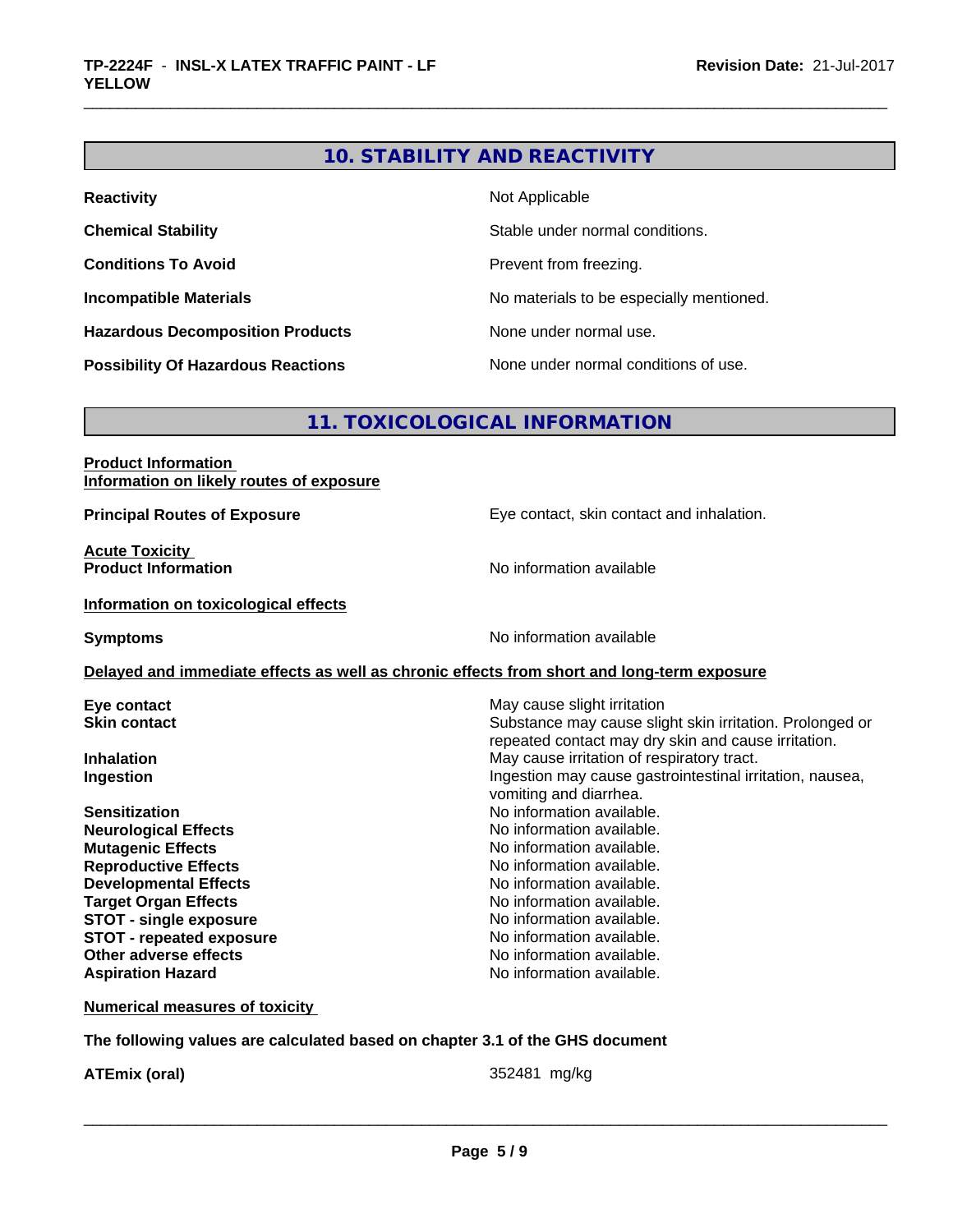# **ATEmix (dermal)** 1181060 mg/kg

# **Component**

Titanium dioxide LD50 Oral: > 10000 mg/kg (Rat) Propylene glycol LD50 Oral: 20000 mg/kg (Rat) LD50 Dermal: 20800 mg/kg (Rabbit)

# **Chronic Toxicity**

#### **Carcinogenicity**

*The information below indicateswhether each agency has listed any ingredient as a carcinogen:.*

| <b>Chemical Name</b> | <b>IARC</b>                     | <b>NTP</b> |
|----------------------|---------------------------------|------------|
|                      | 2B<br>Possible Human Carcinogen |            |
| 'Titanium<br>dioxide |                                 |            |

• Although IARC has classified titanium dioxide as possibly carcinogenic to humans (2B), their summary concludes: "No significant exposure to titanium dioxide is thought to occur during the use of products in which titanium dioxide is bound to other materials, such as paint."

#### **Legend**

IARC - International Agency for Research on Cancer NTP - National Toxicity Program OSHA - Occupational Safety & Health Administration

**12. ECOLOGICAL INFORMATION**

# **Ecotoxicity Effects**

The environmental impact of this product has not been fully investigated.

# **Product Information**

#### **Acute Toxicity to Fish**

No information available

# **Acute Toxicity to Aquatic Invertebrates**

No information available

#### **Acute Toxicity to Aquatic Plants**

No information available

#### **Persistence / Degradability**

No information available.

# **Bioaccumulation / Accumulation**

No information available.

### **Mobility in Environmental Media**

No information available.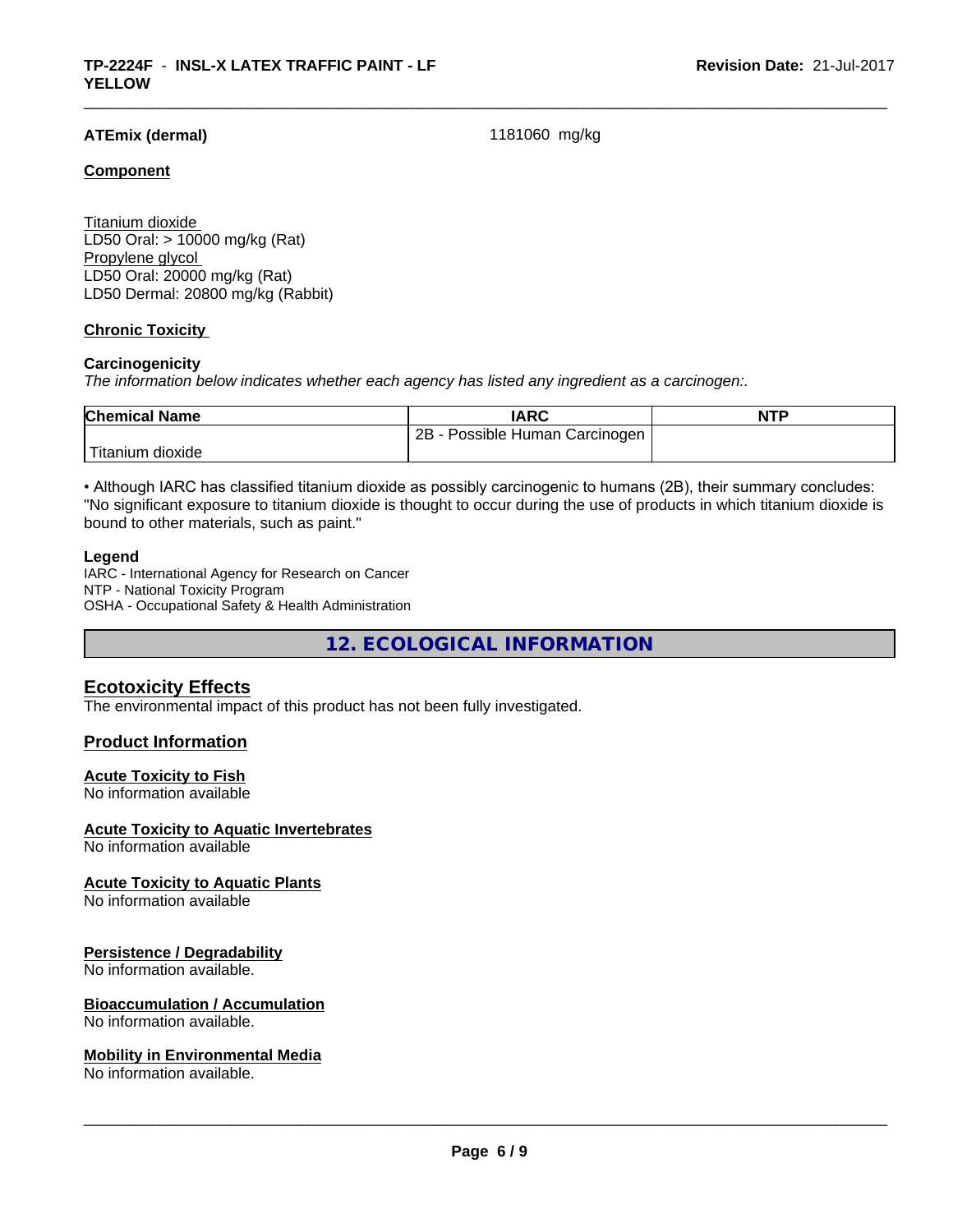# **Ozone**

No information available

# **Component**

### **Acute Toxicity to Fish**

Titanium dioxide  $LC50:$  > 1000 mg/L (Fathead Minnow - 96 hr.) Propylene glycol LC50: 710 mg/L (Fathead Minnow - 96 hr.)

# **Acute Toxicity to Aquatic Invertebrates**

Propylene glycol EC50: > 10000 mg/L (Daphnia magna - 24 hr.)

**Acute Toxicity to Aquatic Plants**

No information available

**13. DISPOSAL CONSIDERATIONS**

**Waste Disposal Method** Dispose of in accordance with federal, state, provincial, and local regulations. Local requirements may vary, consult your sanitation department or state-designated environmental protection agency for more disposal options.

**14. TRANSPORT INFORMATION**

**TDG** Not regulated

**ICAO / IATA** Not regulated

**IMDG / IMO** Not regulated

 $\overline{\phantom{a}}$  ,  $\overline{\phantom{a}}$  ,  $\overline{\phantom{a}}$  ,  $\overline{\phantom{a}}$  ,  $\overline{\phantom{a}}$  ,  $\overline{\phantom{a}}$  ,  $\overline{\phantom{a}}$  ,  $\overline{\phantom{a}}$  ,  $\overline{\phantom{a}}$  ,  $\overline{\phantom{a}}$  ,  $\overline{\phantom{a}}$  ,  $\overline{\phantom{a}}$  ,  $\overline{\phantom{a}}$  ,  $\overline{\phantom{a}}$  ,  $\overline{\phantom{a}}$  ,  $\overline{\phantom{a}}$ 

**15. REGULATORY INFORMATION**

# **International Inventories**

**TSCA: United States** Yes - All components are listed or exempt. **DSL: Canada** Yes - All components are listed or exempt.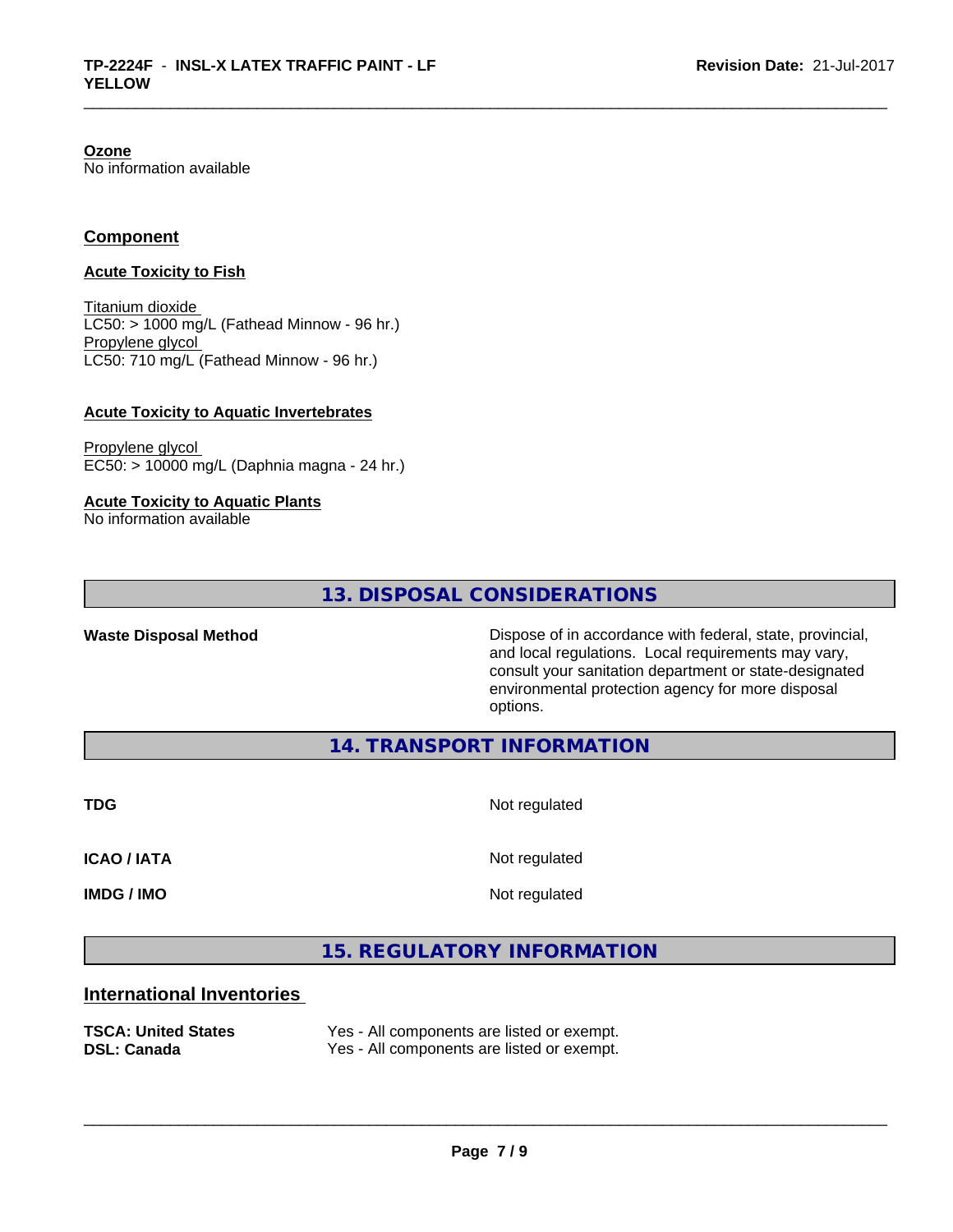# **National Pollutant Release Inventory (NPRI)**

### **NPRI Parts 1- 4**

This product contains the following Parts 1-4 NPRI chemicals:

| <b>Chemical Name</b> | <b>CAS-No</b> | Weight % (max) | <b>NPRI Parts 1-4</b> |  |
|----------------------|---------------|----------------|-----------------------|--|
| Propylene glycol     | 57-55-6       | 5%             | .isted                |  |

#### **NPRI Part 5**

This product contains the following NPRI Part 5 Chemicals:

*None*

#### **WHMIS Regulatory Status**

This product has been classified in accordance with the hazard criteria of the Hazardous Products Regulations (HPR) and the SDS contains all the information required by the HPR.

| 16. OTHER INFORMATION |                                                    |                                                                            |                      |                                                                                                                                               |
|-----------------------|----------------------------------------------------|----------------------------------------------------------------------------|----------------------|-----------------------------------------------------------------------------------------------------------------------------------------------|
|                       |                                                    |                                                                            |                      |                                                                                                                                               |
| HMIS -                | Health: 1                                          | <b>Flammability: 0</b>                                                     | <b>Reactivity: 0</b> | $PPE: -$                                                                                                                                      |
| <b>HMIS Legend</b>    |                                                    |                                                                            |                      |                                                                                                                                               |
| 0 - Minimal Hazard    |                                                    |                                                                            |                      |                                                                                                                                               |
| 1 - Slight Hazard     |                                                    |                                                                            |                      |                                                                                                                                               |
| 2 - Moderate Hazard   |                                                    |                                                                            |                      |                                                                                                                                               |
| 3 - Serious Hazard    |                                                    |                                                                            |                      |                                                                                                                                               |
| 4 - Severe Hazard     |                                                    |                                                                            |                      |                                                                                                                                               |
| * - Chronic Hazard    |                                                    |                                                                            |                      |                                                                                                                                               |
|                       |                                                    | X - Consult your supervisor or S.O.P. for "Special" handling instructions. |                      |                                                                                                                                               |
|                       | present under the actual normal conditions of use. |                                                                            |                      | Note: The PPE rating has intentionally been left blank. Choose appropriate PPE that will protect employees from the hazards the material will |

*Caution: HMISÒ ratings are based on a 0-4 rating scale, with 0 representing minimal hazards or risks, and 4 representing significant hazards or risks. Although HMISÒ ratings are not required on MSDSs under 29 CFR 1910.1200, the preparer, has chosen to provide them. HMISÒ ratings are to be used only in conjunction with a fully implemented HMISÒ program by workers who have received appropriate HMISÒ training. HMISÒ is a registered trade and service mark of the NPCA. HMISÒ materials may be purchased exclusively from J. J. Keller (800) 327-6868.*

**WARNING!** If you scrape, sand, or remove old paint, you may release lead dust. LEAD IS TOXIC. EXPOSURE TO LEAD DUST CAN CAUSE SERIOUS ILLNESS, SUCH AS BRAIN DAMAGE, ESPECIALLY IN CHILDREN. PREGNANT WOMEN SHOULD ALSO AVOID EXPOSURE.Wear a NIOSH approved respirator to control lead exposure. Clean up carefully with a HEPA vacuum and a wet mop. Before you start, find out how to protect yourself and your family by logging onto Health Canada @

http://www.hc-sc.gc.ca/ewh-semt/contaminants/lead-plomb/asked\_questions-questions\_posees-eng.php.

**Prepared By** Product Stewardship Department Benjamin Moore & Co. 101 Paragon Drive Montvale, NJ 07645 855-724-6802